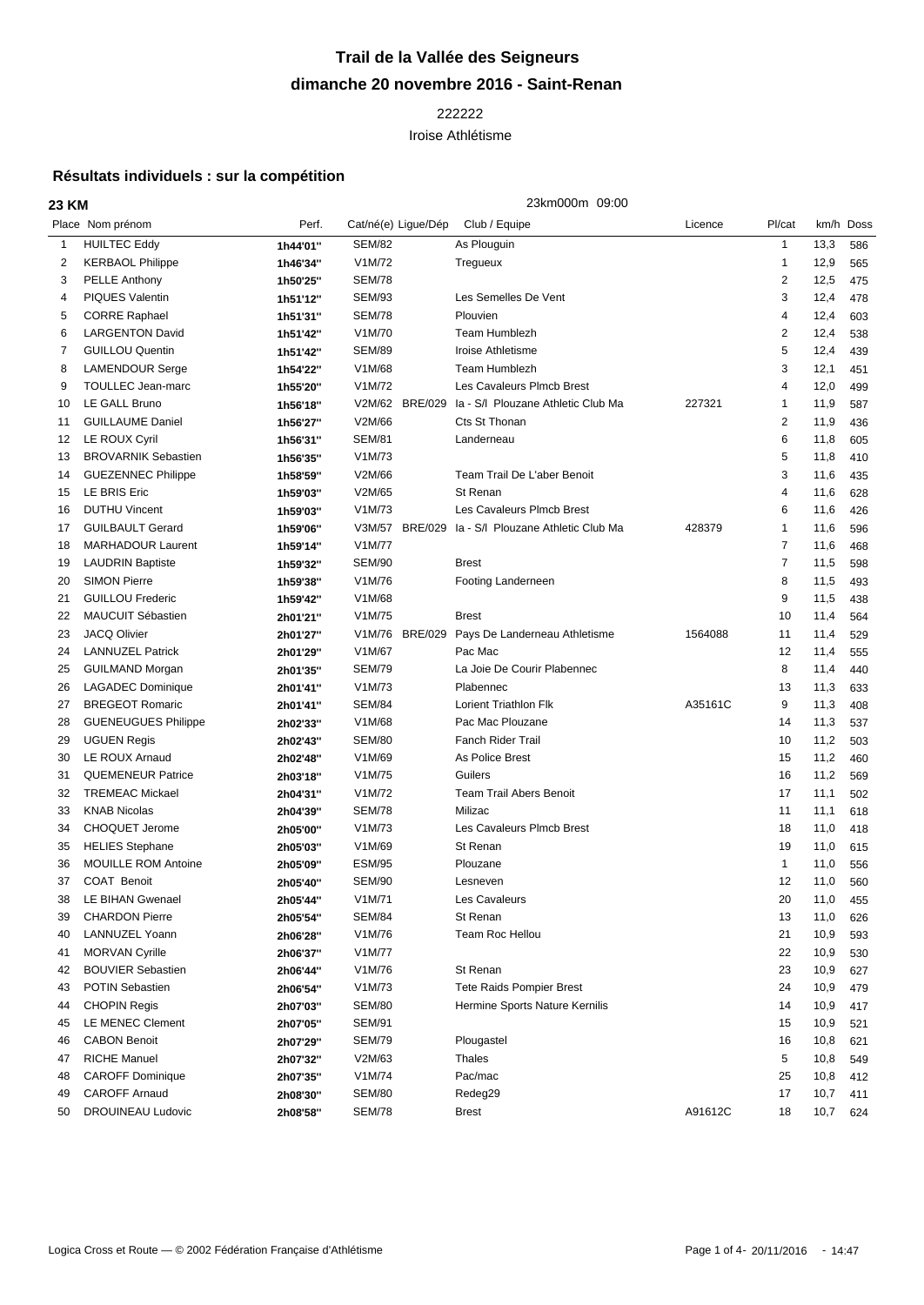| 51  | <b>MARTIN Yannick</b>                  | 2h08'58" | V1M/68        | <b>Rederien Plouber</b>        |         | 26             | 10,7 | 592        |
|-----|----------------------------------------|----------|---------------|--------------------------------|---------|----------------|------|------------|
| 52  | SAUX Sébastien                         | 2h09'03" | <b>SEM/80</b> | Galopérienne Briec             |         | 19             | 10,7 | 610        |
| 53  | <b>YVINEC Gregory</b>                  | 2h09'20" | V1M/75        | Bles D Or Gouesnou             |         | 27             | 10,7 | 508        |
| 54  | <b>CARREE Bernard</b>                  | 2h09'24" | V1M/69        | <b>Team Humblezh</b>           |         | 28             | 10,7 | 533        |
| 55  | L'HOUR Anthony                         | 2h09'30" | <b>SEM/88</b> | Milizac                        |         | 20             | 10,7 | 572        |
| 56  | <b>BESCOND Olivier</b>                 | 2h09'38" | <b>SEM/78</b> |                                |         | 21             | 10,6 | 405        |
| 57  | <b>KEREBEL Abien</b>                   | 2h09'58" | <b>SEM/85</b> | St-renan                       |         | 22             | 10,6 | 600        |
| 58  | <b>DUDORET Christophe</b>              |          | <b>SEM/85</b> | Iroise Triathlon               | A69213C | 23             | 10,6 |            |
| 59  | <b>NORMANT Michel</b>                  | 2h09'59" | V1M/72        |                                |         | 29             | 10,6 | 425<br>474 |
|     |                                        | 2h10'02" |               |                                |         |                |      |            |
| 60  | <b>CHAUVET Yann</b>                    | 2h10'14" | V1M/74        |                                |         | 30             | 10,6 | 414        |
| 61  | LE GALL Denis                          | 2h10'14" | V2M/63        | Pac Mac                        |         | 6              | 10,6 | 616        |
| 62  | <b>BOURHIS David</b>                   | 2h10'19" | <b>SEM/78</b> | Landaul                        |         | 24             | 10,6 | 591        |
| 63  | <b>CHEVER Melanie</b>                  | 2h10'54" | <b>SEF/84</b> | <b>Team Trail Aber Benoit</b>  |         | 1              | 10,5 | 415        |
| 64  | <b>CHEVER Thierry</b>                  | 2h10'54" | <b>SEM/81</b> | Aber Benoit                    |         | 25             | 10,5 | 566        |
| 65  | <b>BALCON Steven</b>                   | 2h10'59" | <b>SEM/79</b> | Dauphin De L'élorn             | A92762C | 26             | 10,5 | 612        |
| 66  | <b>MICHEL Sylvain</b>                  | 2h11'03" | V1M/76        |                                |         | 31             | 10,5 | 470        |
| 67  | <b>KERLEAU Pascal</b>                  | 2h11'03" | V2M/62        | <b>Brest</b>                   |         | $\overline{7}$ | 10,5 | 571        |
| 68  | <b>TOURNEMAINE Herve</b>               | 2h11'04" | V2M/63        | Pacmac                         |         | 8              | 10,5 | 500        |
| 69  | <b>TERROM Serge</b>                    | 2h11'05" | V2M/67        | Pac Mac Plouzane               |         | 9              | 10,5 | 496        |
| 70  | <b>HELIES Frederik</b>                 | 2h11'06" | <b>SEM/84</b> | Pac Mac                        |         | 27             | 10,5 | 562        |
| 71  | <b>MAGUEUR Alain</b>                   | 2h11'11" | V1M/68        | Cavale Blanche                 |         | 32             | 10,5 | 620        |
| 72  | <b>QUERE Dominique</b>                 | 2h11'18" | V2M/64        | Footing-landerneen             |         | 10             | 10,5 | 543        |
| 73  | <b>MONOT Alain</b>                     | 2h11'20" | V2M/66        | L'hopital Camfrout             |         | 11             | 10,5 | 590        |
| 74  | <b>HARDY Serge</b>                     | 2h11'43" | V2M/67        | Club Alpin Francais - Brest    |         | 12             | 10,5 | 442        |
|     | <b>TREANTON Joel</b>                   |          |               |                                |         | 33             | 10,5 |            |
| 75  |                                        | 2h11'57" | V1M/69        | Guilers                        |         |                |      | 625        |
| 76  | L'HELGUEN Julien                       | 2h12'05" | <b>SEM/87</b> | <b>Brest</b>                   |         | 28             | 10,4 | 594        |
| 77  | <b>LAGNEAU Aude</b>                    | 2h12'25" | V1F/73        | <b>Bohars</b>                  |         | 1              | 10,4 | 599        |
| 78  | <b>MORVAN Dominique</b>                | 2h12'34" | V2M/66        | Guipavas Oxygene               |         | 13             | 10,4 | 541        |
| 79  | LE GLÉAU Moran                         | 2h12'49" | <b>JUM/97</b> | Plouvien                       |         | $\mathbf{1}$   | 10,4 | 559        |
| 80  | <b>GUENET Sebastien</b>                | 2h14'13" | <b>SEM/86</b> |                                |         | 29             | 10,3 | 434        |
| 81  | <b>HENRIO Gaetan</b>                   | 2h14'38" | <b>SEM/78</b> |                                |         | 30             | 10,3 | 516        |
| 82  | <b>LANGLET Kevin</b>                   | 2h14'45" | <b>SEM/90</b> | <b>Brest Triathlon</b>         | A69442C | 31             | 10,2 | 452        |
| 83  | <b>PROVOST Gilles</b>                  | 2h14'47" | V1M/75        | Courir A Ploudal               |         | 34             | 10,2 | 480        |
| 84  | <b>FAVE Herve</b>                      | 2h15'36" | V1M/74        |                                |         | 35             | 10,2 | 428        |
| 85  | <b>SERADIN Tanguy</b>                  | 2h16'01" | V1M/76        | Team Trail De L'aber Benoit    |         | 36             | 10,1 | 489        |
| 86  | <b>BERNICOT David</b>                  | 2h16'09" | V1M/77        |                                |         | 37             | 10,1 | 404        |
| 87  | <b>HINAULT Francois</b>                | 2h16'14" | <b>SEM/87</b> | <b>Quimper Triathlon</b>       | A77506L | 32             | 10,1 | 444        |
| 88  | LE ROY Arnaud                          | 2h16'15" | V1M/75        |                                |         | 38             | 10,1 | 462        |
| 89  | <b>CHENTIL Camille</b>                 | 2h17'06" | <b>SEM/87</b> | Plouarzel                      |         | 33             | 10,1 | 631        |
| 90  | FLOC'H Jean-christophe                 | 2h17'18" | <b>SEM/83</b> | Dauphins De L'elorn            | A79243C | 34             | 10,1 | 515        |
| 91  | <b>SALAUN Pierre-yves</b>              |          | <b>SEM/87</b> | Dauphins De Lelorn Landerneau  |         | 35             | 10,0 | 487        |
|     |                                        | 2h17'19" |               |                                |         |                |      |            |
| 92  | CADIOU Bruno<br><b>CABOCHE Vincent</b> | 2h17'30" | <b>SEM/79</b> | Plounevez Lochrist             |         | 36             | 10,0 | 550        |
| 93  |                                        | 2h17'39" | <b>SEM/86</b> | Les Amoureux De Trezien        |         | 37             | 10,0 | 512        |
| 94  | <b>LAVANANT Claude</b>                 | 2h17'44" | V3M/56        | Plabennec                      |         | 2              | 10,0 | 589        |
| 95  | <b>LANNUZEL Nicolas</b>                | 2h17'55" | SEM/80        |                                |         | 38             | 10,0 | 453        |
| 96  | <b>LESVEN Gildas</b>                   | 2h18'08" | V1M/71        | <b>Brest</b>                   |         | 39             | 10,0 | 563        |
| 97  | <b>AUTRET David</b>                    | 2h18'23" | V1M/71        | St Renan                       |         | 40             | 10,0 | 595        |
| 98  | <b>CAMPION Maxime</b>                  | 2h18'40" | <b>SEM/93</b> |                                |         | 39             | 10,0 | 513        |
| 99  | PAUGAM Jean-luc                        | 2h19'13" | V2M/60        | Guipavas                       |         | 14             | 9,9  | 619        |
| 100 | <b>DORELON Matthieu</b>                | 2h20'10" | <b>SEM/92</b> |                                |         | 40             | 9,8  | 514        |
| 101 | <b>SUEL Stephane</b>                   | 2h20'25" | V1M/77        | Team Humblezh - Joie De Courir |         | 41             | 9,8  | 495        |
|     | 102 MERIENNE .erwan                    | 2h20'28" | V1M/74        | Courir A Ploudal               |         | 42             | 9,8  | 469        |
|     | 103 CALLARREC Romain                   | 2h20'30" | <b>SEM/79</b> | Plouarzel                      |         | 41             | 9,8  | 570        |
|     | 104 PERAN Jonathan                     | 2h20'58" | <b>SEM/85</b> | <b>PImcb Les Cavaleurs</b>     |         | 42             | 9,8  | 476        |
|     | 105 TERROM Jean                        | 2h21'07" | V3M/52        | As Plouguin                    |         | 3              | 9,8  | 552        |
|     | 106 BELLEC Vincent                     | 2h21'13" | <b>SEM/83</b> | St-renan                       |         | 43             | 9,8  | 604        |
|     | 107 LE ROUX Quentin                    | 2h21'17" | SEM/93        |                                |         | 44             | 9,8  | 461        |
|     | 108 CUSSIGH Aurelien                   |          | SEM/80        |                                |         | 45             | 9,8  | 422        |
|     | 109 DUVAL Florian                      | 2h21'18" | <b>SEM/82</b> |                                |         | 46             |      |            |
|     |                                        | 2h21'30" |               |                                |         |                | 9,8  | 427        |
|     | 110 VINCENT Arnaud                     | 2h21'31" | SEM/80        | Pac Mac                        |         | 47             | 9,8  | 507        |
|     | 111 DIEBOLD Alban                      | 2h22'11" | V1M/75        |                                |         | 43             | 9,7  | 424        |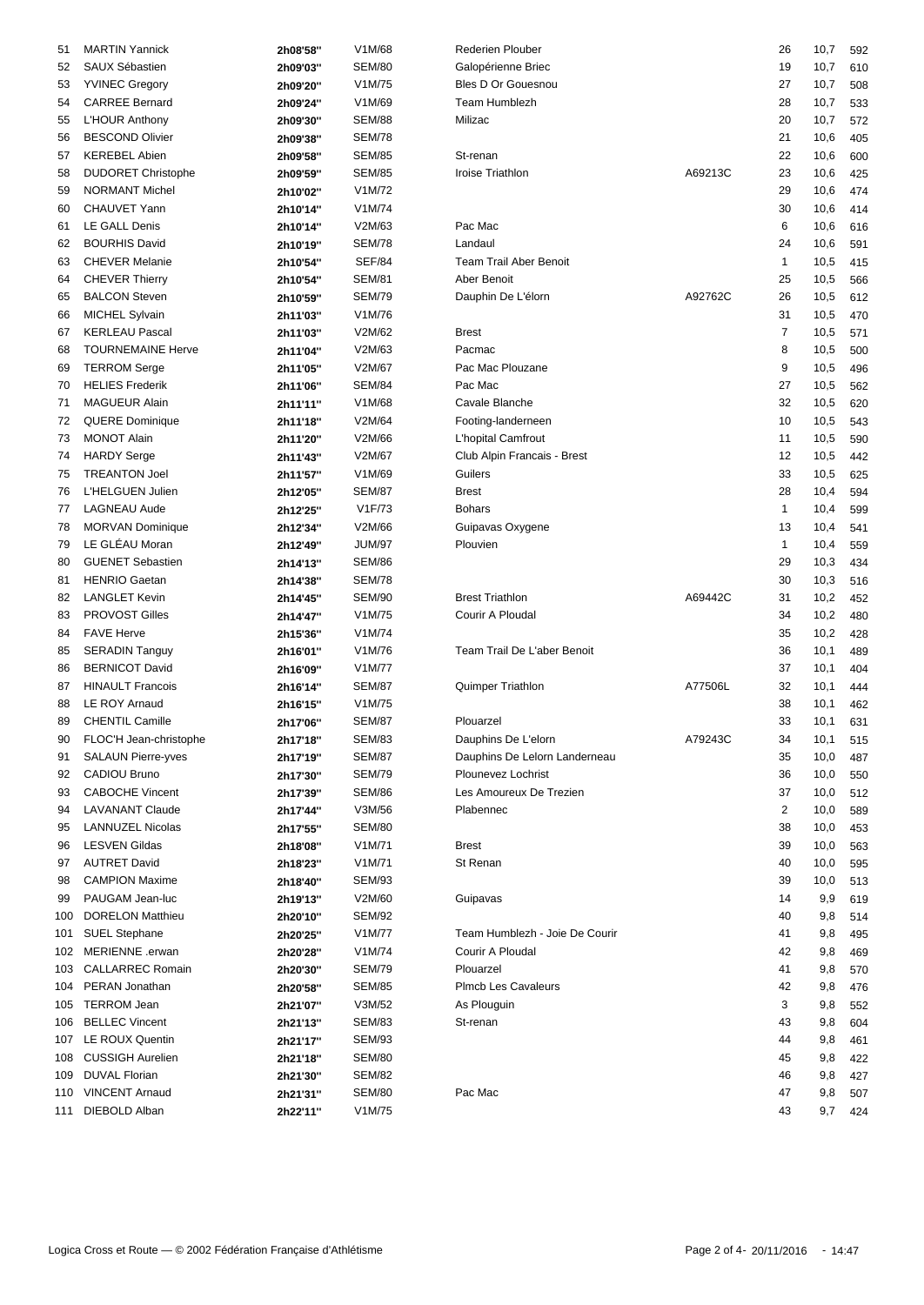|     | 112 LE BEC Thierry           | 2h22'27" | V2M/63                         | Le Bec                                            |         | 15             | 9,7     | 454 |
|-----|------------------------------|----------|--------------------------------|---------------------------------------------------|---------|----------------|---------|-----|
| 113 | <b>BELLEC Arnold</b>         | 2h22'58" | V1M/74                         |                                                   |         | 44             | 9,7     | 402 |
| 114 | <b>BREGIER Jean-francois</b> | 2h22'59" | V2M/62                         | Les Cavaleurs Plmcb                               |         | 16             | 9,7     | 409 |
| 115 | <b>RIOUALEN Lucas</b>        | 2h23'28" | <b>SEM/86</b>                  |                                                   |         | 48             | 9,6     | 483 |
| 116 | <b>HENAFF Laurent</b>        | 2h23'32" | V1M/69                         | St Renan                                          |         | 45             | 9,6     | 573 |
| 117 | MOSTOVYKH Pavel              | 2h23'58" | <b>SEM/89</b>                  | Sylvia                                            |         | 49             | 9,6     | 542 |
| 118 | <b>CASTREC Benoit</b>        | 2h24'11" | <b>SEM/82</b>                  |                                                   |         | 50             | 9,6     | 413 |
| 119 | <b>KERDONCUFF Loic</b>       | 2h24'18" | <b>SEM/87</b>                  | Koala                                             |         | 51             | 9,6     | 449 |
| 120 | LE ROUX Alain                | 2h24'52" | V1M/71                         | <b>Team Trail Aber Benoit</b>                     |         | 46             | 9,5     | 617 |
| 121 | <b>BIHANNIC Isabelle</b>     | 2h25'13" |                                | V2F/66 BRE/029 Ia - S/I Plouzane Athletic Club Ma | 1880591 | $\mathbf{1}$   | 9,5     | 406 |
| 122 | <b>GUENA Frederic</b>        | 2h25'13" | V1M/76                         |                                                   |         | 47             | 9,5     | 433 |
|     | <b>DANTEC Pierre Yves</b>    | 2h25'30" | V1M/73                         |                                                   |         | 48             |         |     |
| 123 | <b>LAOT Charlene</b>         |          |                                |                                                   |         |                | 9,5     | 423 |
| 124 | <b>JAN Tifenn</b>            | 2h25'53" | <b>SEF/91</b><br><b>SEF/88</b> | <b>Bles D Or Gouesnou</b>                         |         | 2<br>3         | 9,5     | 519 |
| 125 |                              | 2h26'07" |                                |                                                   |         |                | 9,4     | 447 |
| 126 | <b>COCAIGN Sebastien</b>     | 2h26'07" | V1M/75                         | Kernilis                                          |         | 49             | 9,4     | 551 |
| 127 | <b>KERBOURC'H Lionel</b>     | 2h26'42" | V2M/63                         | Semelles De Vent De Bohars                        |         | 17             | 9,4     | 518 |
| 128 | <b>EHOUARNE Philippe</b>     | 2h26'42" | V1M/69                         |                                                   |         | 50             | 9,4     | 534 |
| 129 | <b>MORVAN Jean François</b>  | 2h26'47" | <b>SEM/82</b>                  | Milizac                                           |         | 52             | 9,4     | 597 |
| 130 | STEPHAN Alain                | 2h26'51" | V2M/64                         |                                                   |         | 18             | 9,4     | 494 |
| 131 | <b>ABIVEN Olivier</b>        | 2h27'00" |                                | SEM/81 BRE/029 la - S/l Es Corsen                 | 1823272 | 53             | 9,4     | 401 |
| 132 | <b>MOORE Karl-philipp</b>    | 2h27'03" | V1M/69                         | <b>PImcb Les Cavaleurs</b>                        |         | 51             | 9,4     | 472 |
| 133 | <b>MIRY Serge</b>            | 2h27'20" | V2M/65                         |                                                   |         | 19             | 9,4     | 471 |
| 134 | <b>THIEULIN Wilfrid</b>      | 2h27'48" | V1M/74                         | Oxygene Plouneventer                              |         | 52             | 9,3     | 497 |
| 135 | QUERELLOU Emgan              | 2h28'13" | V1M/71                         |                                                   |         | 53             | 9,3     | 525 |
| 136 | <b>RANNOU Malo</b>           | 2h29'26" | <b>SEM/92</b>                  | <b>Brest</b>                                      |         | 54             | 9,2     | 622 |
| 137 | <b>PELLEN Eric</b>           | 2h29'27" | V1M/73                         | Ploudalmezeau                                     |         | 54             | 9,2     | 601 |
| 138 | <b>ARZUR France</b>          | 2h29'56" | V1M/69                         |                                                   |         | 55             | 9,2     | 509 |
| 139 | <b>JACOB Emmanuelle</b>      | 2h30'59" | <b>SEF/87</b>                  |                                                   |         | 4              | 9,1     | 517 |
| 140 | <b>JACOPIN Nicolas</b>       | 2h31'17" | <b>SEM/83</b>                  | <b>Team Humblezh</b>                              |         | 55             | 9,1     | 445 |
| 141 | <b>JANNOU Franck</b>         | 2h31'18" | <b>SEM/87</b>                  | Ploudaniel                                        |         | 56             | 9,1     | 561 |
| 142 | SIMON .pierre                | 2h31'26" | V2M/58                         | Semelles De Vent Bohars                           |         | 20             | 9,1     | 491 |
| 143 | LE STANC Philippe            | 2h31'31" | V1M/67                         | Semelles Du Vent Bohars                           |         | 56             | 9,1     | 609 |
| 144 | CALVEZ Ronan                 | 2h31'31" | <b>SEM/78</b>                  |                                                   |         | 57             | 9,1     | 528 |
| 145 | LE GALUDEC Mickael           |          | <b>SEM/78</b>                  |                                                   |         | 58             | 9,1     | 457 |
|     | <b>GIL Stephane</b>          | 2h31'40" | <b>SEM/78</b>                  |                                                   |         | 59             |         |     |
| 146 |                              | 2h32'08" |                                |                                                   |         |                | 9,1     | 431 |
| 147 | <b>OGOR Marc</b>             | 2h32'24" | V2M/59                         |                                                   |         | 21             | 9,1     | 532 |
| 148 | <b>CORRE Mélanie</b>         | 2h32'27" | <b>SEF/82</b>                  | Pac Mac                                           |         | 5              | 9,1     | 611 |
| 149 | LE ROY Sylvain               | 2h33'07" | V2M/65                         |                                                   |         | 22             | 9,0     | 463 |
|     | 150 KERANDEL Marion          | 2h33'08" | <b>SEF/89</b>                  | <b>Brest</b>                                      |         | 6              | 9,0     | 558 |
|     | 151 GOALEN Jeremie           | 2h33'36" | <b>SEM/87</b>                  |                                                   |         | 60             | 9,0 432 |     |
| 152 | <b>RAGUENES Antony</b>       | 2h34'17" | <b>SEM/84</b>                  |                                                   |         | 61             | 8,9     | 482 |
| 153 | MALLEJAC Jean Jacques        | 2h34'32" | V1M/67                         | Gouesnou                                          |         | 57             | 8,9     | 632 |
| 154 | <b>NEDELEC Christel</b>      | 2h34'34" | V1F/68                         | Rederien Plougoulm                                |         | $\overline{2}$ | 8,9     | 473 |
| 155 | <b>SAILLARD Patrice</b>      | 2h34'46" | V1M/76                         |                                                   |         | 58             | 8,9     | 531 |
| 156 | <b>LHOSTIS Bruno</b>         | 2h35'00" | V2M/59                         | <b>Bles D Or Gouesnou</b>                         |         | 23             | 8,9     | 465 |
| 157 | <b>TALARMAIN Guillaume</b>   | 2h35'01" | <b>SEM/79</b>                  | Ploudalmezeau                                     |         | 62             | 8,9     | 635 |
| 158 | <b>FOLLEZOUR Frederic</b>    | 2h35'04" | <b>SEM/80</b>                  | St-renan                                          |         | 63             | 8,9     | 568 |
| 159 | <b>GALLET Myriam</b>         | 2h35'14" | V1F/73                         | Naturvan-intersport                               |         | 3              | 8,9     | 535 |
| 160 | <b>UGUEN Thierry</b>         | 2h35'30" | V2M/66                         | Courir A Ploudal                                  |         | 24             | 8,9     | 548 |
| 161 | <b>TALARMIN Christophe</b>   | 2h35'52" | <b>SEM/86</b>                  |                                                   |         | 64             | 8,9     | 527 |
| 162 | <b>MIGNON Mickael</b>        | 2h35'57" | V1M/72                         | La Joie De Courir Plabennec                       |         | 59             | 8,8     | 540 |
| 163 | LE GAC Jean-marc             | 2h35'58" | V2M/60                         | Narurvan                                          |         | 25             | 8,8     | 456 |
| 164 | RICHAUME Thibaud             | 2h36'01" | <b>SEM/77</b>                  | Pac Mac                                           |         | 65             | 8,8     | 634 |
| 165 | <b>BOTHOREL Benoit</b>       | 2h36'34" | <b>SEM/78</b>                  | Plouvien                                          |         | 66             | 8,8     | 510 |
| 166 | <b>SIMON Benoit</b>          | 2h36'50" | V1M/70                         | <b>Bles D Or Gouesnou</b>                         |         | 60             | 8,8     | 492 |
|     | HAVAUX .bernard              |          | V2M/58                         |                                                   |         | 26             |         |     |
| 167 | ROBIN Jacques                | 2h36'56" | V3M/55                         |                                                   |         |                | 8,8     | 443 |
| 168 |                              | 2h38'10" |                                |                                                   |         | 4              | 8,7     | 544 |
| 169 | LE GOT Claude                | 2h40'02" | <b>SEM/82</b>                  |                                                   |         | 67             | 8,6     | 458 |
| 170 | <b>VERBRUGGHE Sebastien</b>  | 2h40'07" | <b>SEM/92</b>                  |                                                   |         | 68             | 8,6     | 506 |
| 171 | <b>COENT Erwan</b>           | 2h40'08" | V1M/77                         |                                                   |         | 61             | 8,6     | 420 |
|     | 172 FRERE Jean               | 2h40'20" | V2M/63                         | Lsk                                               |         | 27             | 8,6     | 557 |